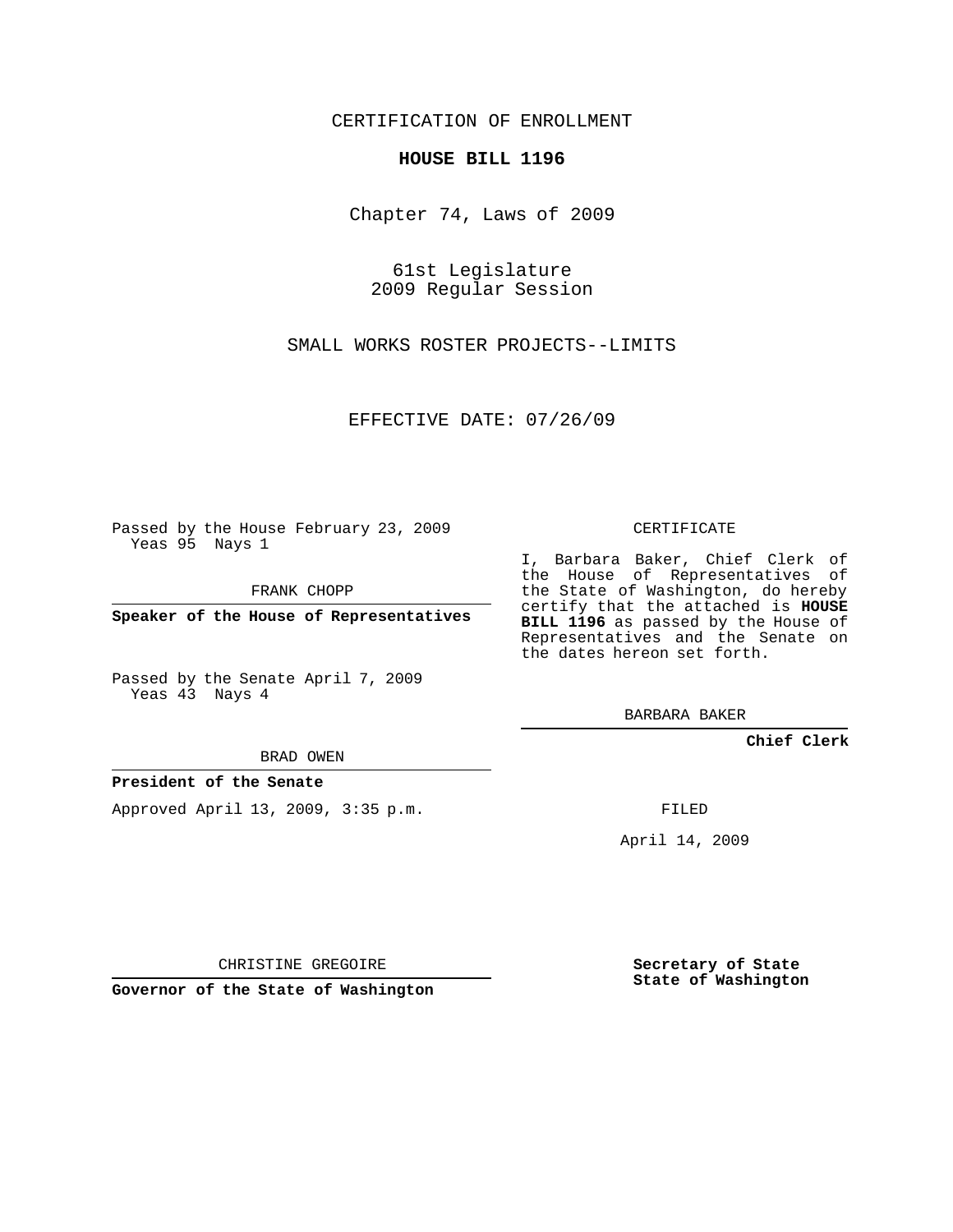## **HOUSE BILL 1196** \_\_\_\_\_\_\_\_\_\_\_\_\_\_\_\_\_\_\_\_\_\_\_\_\_\_\_\_\_\_\_\_\_\_\_\_\_\_\_\_\_\_\_\_\_

\_\_\_\_\_\_\_\_\_\_\_\_\_\_\_\_\_\_\_\_\_\_\_\_\_\_\_\_\_\_\_\_\_\_\_\_\_\_\_\_\_\_\_\_\_

Passed Legislature - 2009 Regular Session

## **State of Washington 61st Legislature 2009 Regular Session**

**By** Representatives Haigh, Kristiansen, Hunt, and Armstrong; by request of Capital Projects Advisory Review Board

Read first time 01/15/09. Referred to Committee on State Government & Tribal Affairs.

 AN ACT Relating to increasing the dollar limits for small works roster projects; and amending RCW 39.04.155 and 53.08.120.

BE IT ENACTED BY THE LEGISLATURE OF THE STATE OF WASHINGTON:

 **Sec. 1.** RCW 39.04.155 and 2008 c 130 s 17 are each amended to read as follows:

 (1) This section provides uniform small works roster provisions to award contracts for construction, building, renovation, remodeling, alteration, repair, or improvement of real property that may be used by state agencies and by any local government that is expressly authorized to use these provisions. These provisions may be used in lieu of other procedures to award contracts for such work with an estimated cost of  $((\text{two})$  [three hundred thousand dollars or less. The small works roster process includes the limited public works process authorized under subsection (3) of this section and any local government authorized to award contracts using the small works roster process under this section may award contracts using the limited public works process under subsection (3) of this section.

 (2)(a) A state agency or authorized local government may create a single general small works roster, or may create a small works roster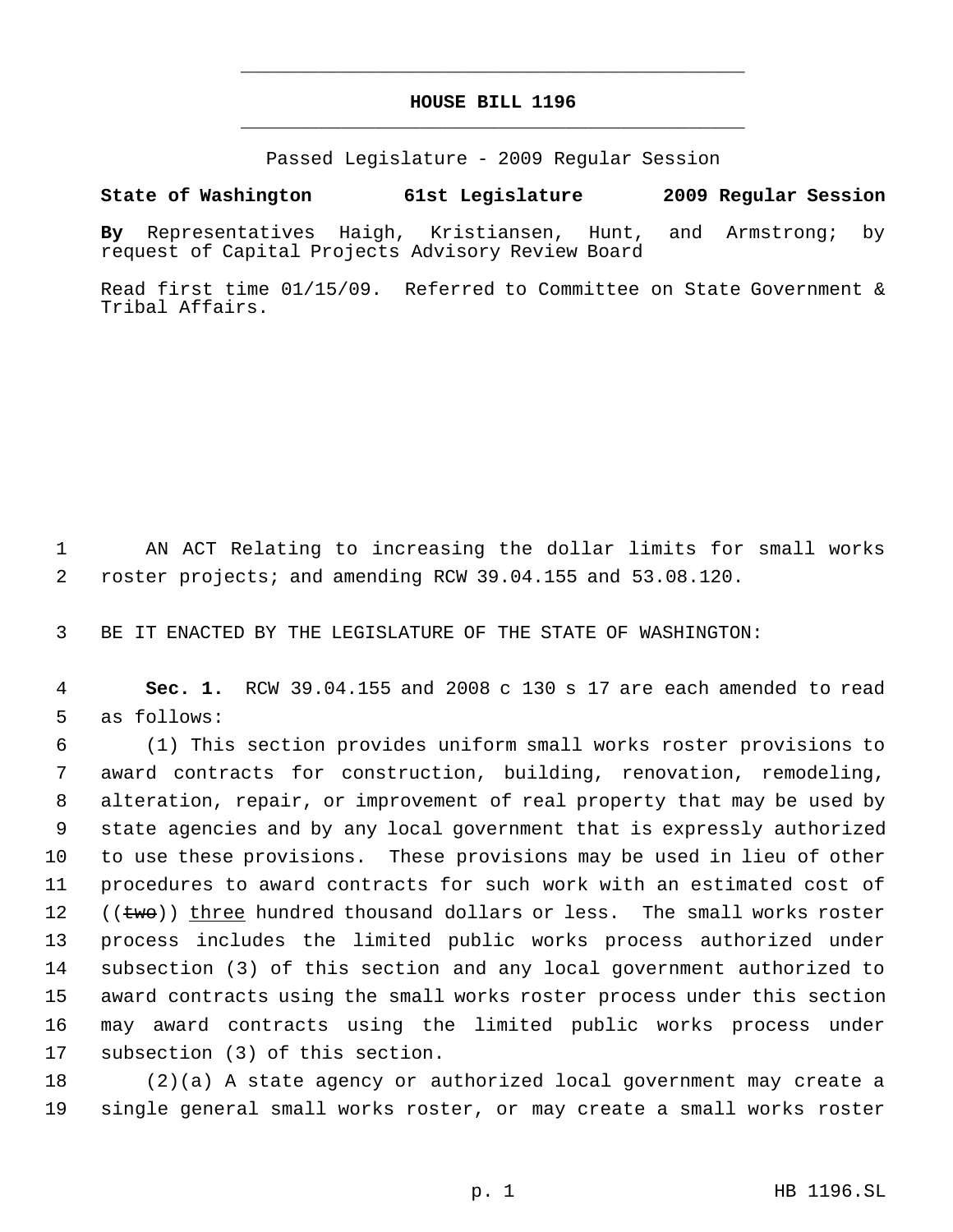for different specialties or categories of anticipated work. Where applicable, small works rosters may make distinctions between contractors based upon different geographic areas served by the contractor. The small works roster or rosters shall consist of all responsible contractors who have requested to be on the list, and where required by law are properly licensed or registered to perform such work in this state. A state agency or local government establishing a small works roster or rosters may require eligible contractors desiring to be placed on a roster or rosters to keep current records of any applicable licenses, certifications, registrations, bonding, insurance, or other appropriate matters on file with the state agency or local government as a condition of being placed on a roster or rosters. At least once a year, the state agency or local government shall publish in a newspaper of general circulation within the jurisdiction a notice of the existence of the roster or rosters and solicit the names of contractors for such roster or rosters. In addition, responsible contractors shall be added to an appropriate roster or rosters at any time they submit a written request and necessary records. Master contracts may be required to be signed that become effective when a specific award is made using a small works roster.

 (b) A state agency establishing a small works roster or rosters shall adopt rules implementing this subsection. A local government establishing a small works roster or rosters shall adopt an ordinance or resolution implementing this subsection. Procedures included in rules adopted by the department of general administration in implementing this subsection must be included in any rules providing for a small works roster or rosters that is adopted by another state agency, if the authority for that state agency to engage in these activities has been delegated to it by the department of general administration under chapter 43.19 RCW. An interlocal contract or agreement between two or more state agencies or local governments establishing a small works roster or rosters to be used by the parties to the agreement or contract must clearly identify the lead entity that is responsible for implementing the provisions of this subsection.

 (c) Procedures shall be established for securing telephone, written, or electronic quotations from contractors on the appropriate small works roster to assure that a competitive price is established and to award contracts to the lowest responsible bidder, as defined in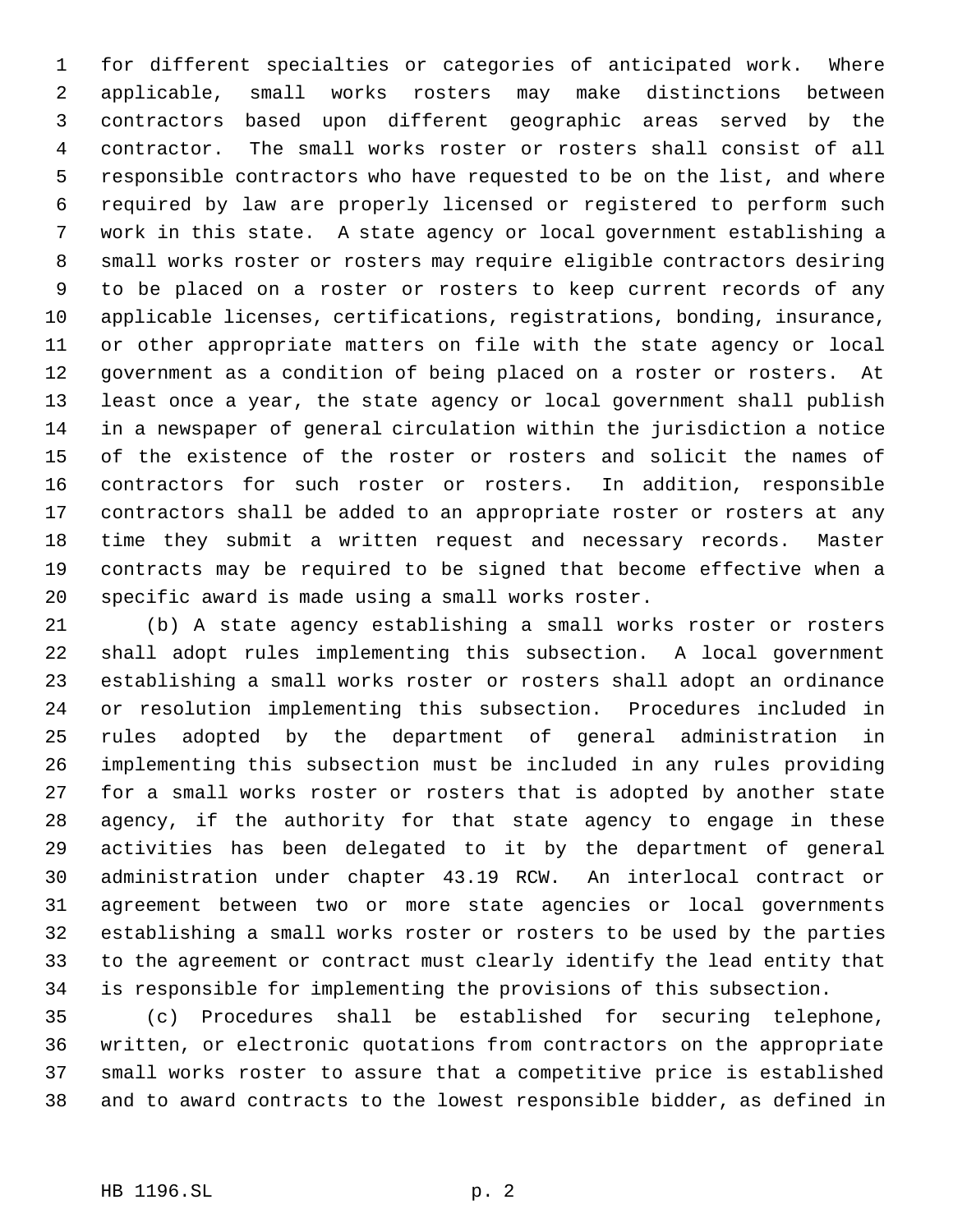RCW 39.04.010. Invitations for quotations shall include an estimate of the scope and nature of the work to be performed as well as materials and equipment to be furnished. However, detailed plans and specifications need not be included in the invitation. This subsection does not eliminate other requirements for architectural or engineering approvals as to quality and compliance with building codes. Quotations may be invited from all appropriate contractors on the appropriate small works roster. As an alternative, quotations may be invited from at least five contractors on the appropriate small works roster who have indicated the capability of performing the kind of work being contracted, in a manner that will equitably distribute the opportunity among the contractors on the appropriate roster. However, if the 13 estimated cost of the work is from one hundred fifty thousand dollars 14 to  $((\text{two}))$  three hundred thousand dollars, a state agency or local government that chooses to solicit bids from less than all the appropriate contractors on the appropriate small works roster must also notify the remaining contractors on the appropriate small works roster that quotations on the work are being sought. The government has the sole option of determining whether this notice to the remaining contractors is made by: (i) Publishing notice in a legal newspaper in general circulation in the area where the work is to be done; (ii) mailing a notice to these contractors; or (iii) sending a notice to these contractors by facsimile or other electronic means. For purposes of this subsection (2)(c), "equitably distribute" means that a state agency or local government soliciting bids may not favor certain contractors on the appropriate small works roster over other contractors on the appropriate small works roster who perform similar services.

 (d) A contract awarded from a small works roster under this section need not be advertised.

 (e) Immediately after an award is made, the bid quotations obtained shall be recorded, open to public inspection, and available by telephone inquiry.

 (3) In lieu of awarding contracts under subsection (2) of this section, a state agency or authorized local government may award a contract for work, construction, alteration, repair, or improvement projects estimated to cost less than thirty-five thousand dollars using the limited public works process provided under this subsection.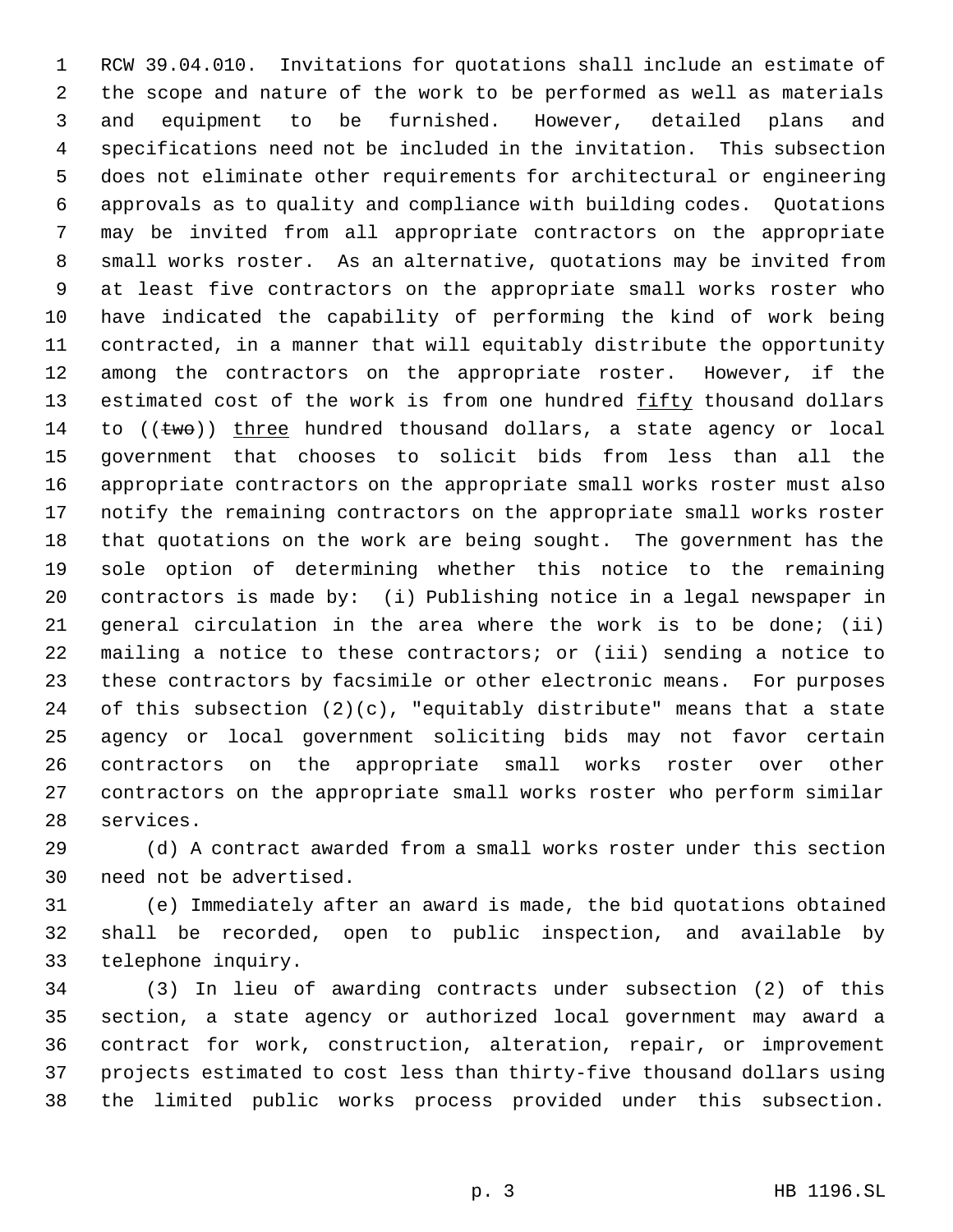Public works projects awarded under this subsection are exempt from the other requirements of the small works roster process provided under subsection (2) of this section and are exempt from the requirement that contracts be awarded after advertisement as provided under RCW 39.04.010.

 For limited public works projects, a state agency or authorized local government shall solicit electronic or written quotations from a minimum of three contractors from the appropriate small works roster and shall award the contract to the lowest responsible bidder as defined under RCW 39.04.010. After an award is made, the quotations shall be open to public inspection and available by electronic request. A state agency or authorized local government shall attempt to distribute opportunities for limited public works projects equitably among contractors willing to perform in the geographic area of the work. A state agency or authorized local government shall maintain a list of the contractors contacted and the contracts awarded during the previous twenty-four months under the limited public works process, including the name of the contractor, the contractor's registration number, the amount of the contract, a brief description of the type of work performed, and the date the contract was awarded. For limited public works projects, a state agency or authorized local government may waive the payment and performance bond requirements of chapter 39.08 RCW and the retainage requirements of chapter 60.28 RCW, thereby assuming the liability for the contractor's nonpayment of laborers, mechanics, subcontractors, materialpersons, suppliers, and taxes imposed under Title 82 RCW that may be due from the contractor for the limited public works project, however the state agency or authorized local government shall have the right of recovery against the contractor for any payments made on the contractor's behalf.

 (4) The breaking of any project into units or accomplishing any projects by phases is prohibited if it is done for the purpose of avoiding the maximum dollar amount of a contract that may be let using the small works roster process or limited public works process.

 (5)(a) A state agency or authorized local government may use the limited public works process of subsection (3) of this section to solicit and award small works roster contracts to small businesses that are registered contractors with gross revenues under one million dollars annually as reported on their federal tax return.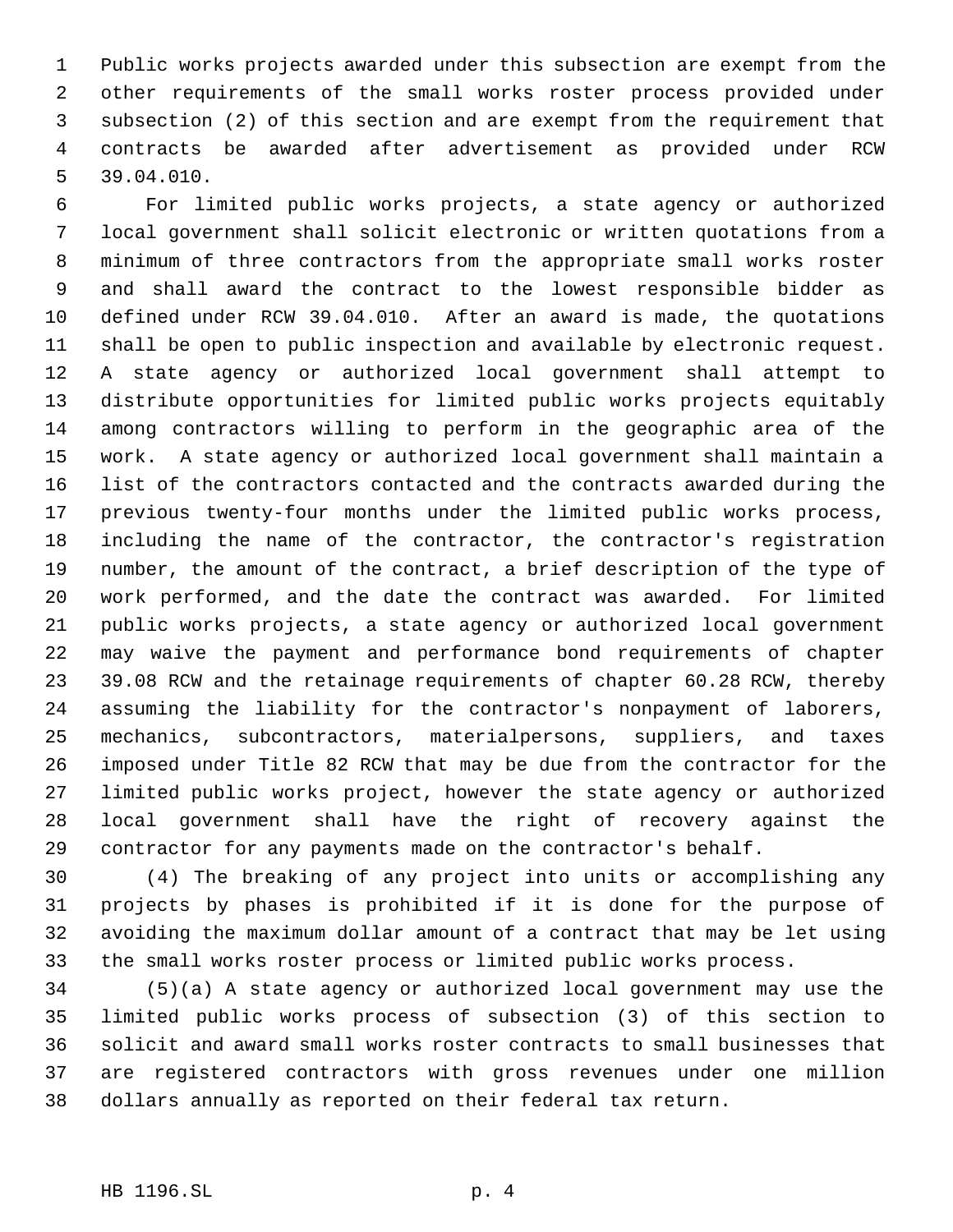(b) A state agency or authorized local government may adopt additional procedures to encourage small businesses that are registered contractors with gross revenues under two hundred fifty thousand dollars annually as reported on their federal tax returns to submit quotations or bids on small works roster contracts.

 (6) As used in this section, "state agency" means the department of general administration, the state parks and recreation commission, the department of natural resources, the department of fish and wildlife, the department of transportation, any institution of higher education as defined under RCW 28B.10.016, and any other state agency delegated authority by the department of general administration to engage in construction, building, renovation, remodeling, alteration, improvement, or repair activities.

 **Sec. 2.** RCW 53.08.120 and 2008 c 130 s 1 are each amended to read as follows:

 (1) All material and work required by a port district not meeting the definition of public work in RCW 39.04.010(4) may be procured in the open market or by contract and all work ordered may be done by contract or day labor.

 (2)(a) All such contracts for work meeting the definition of "public work" in RCW 39.04.010(4), the estimated cost of which exceeds (( $\text{two}$ )) three hundred thousand dollars, shall be awarded using a competitive bid process. The contract must be awarded at public bidding upon notice published in a newspaper of general circulation in the district at least thirteen days before the last date upon which bids will be received, calling for bids upon the work, plans and specifications for which shall then be on file in the office of the commission for public inspection. The same notice may call for bids on such work or material based upon plans and specifications submitted by the bidder. The competitive bidding requirements for purchases or public works may be waived pursuant to RCW 39.04.280 if an exemption contained within that section applies to the purchase or public work.

 (b) For all contracts related to work meeting the definition of 34 "public work" in RCW 39.04.010(4) that are estimated at  $((\text{two}))$  three hundred thousand dollars or less, a port district may let contracts using the small works roster process under RCW 39.04.155 in lieu of